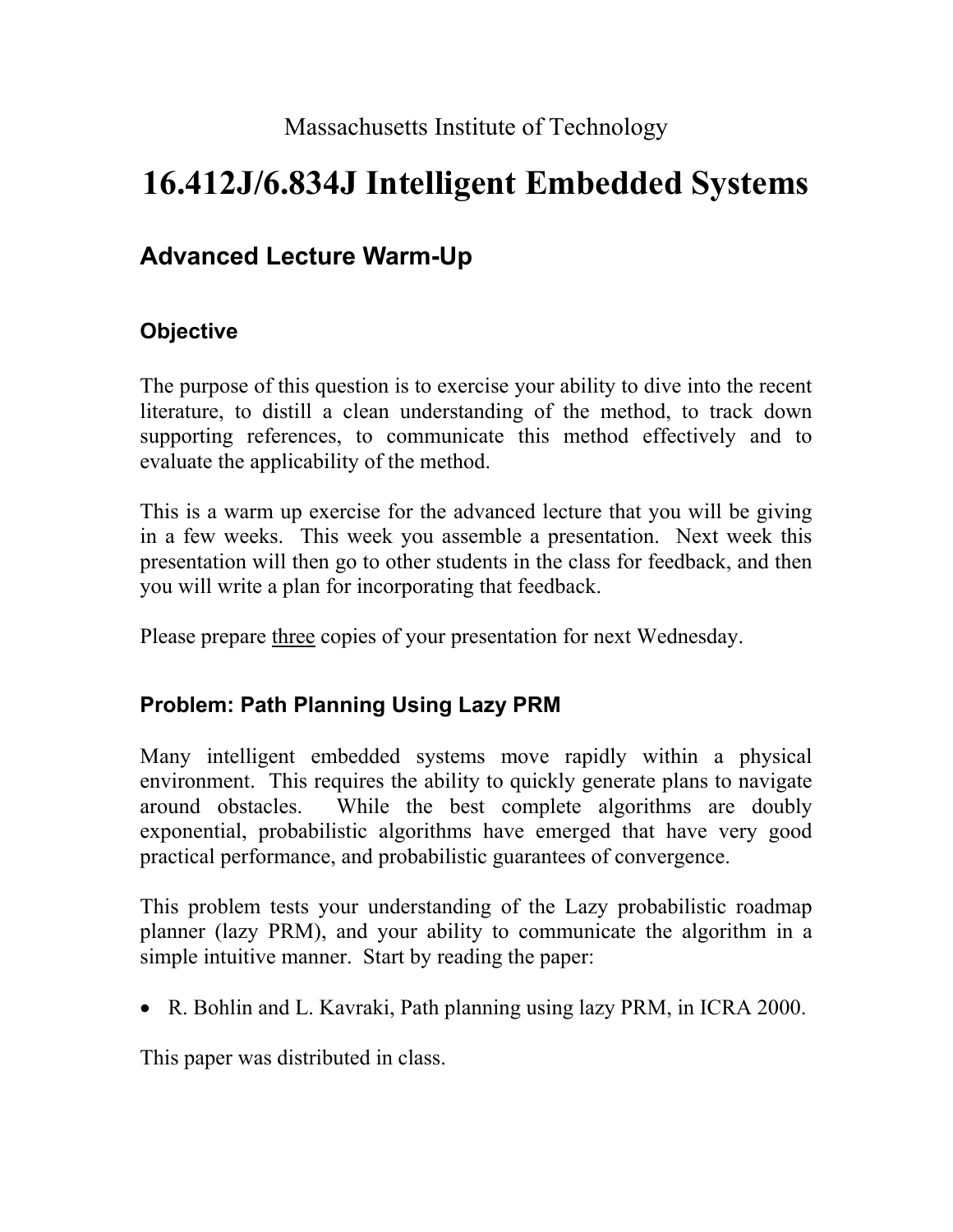I have also distributed in class some guidelines for giving technical presentations. Please use these guidelines in order to develop and assess your presentation.

Suppose you are part of an MIT team building a set of softball size satellites, called "Spheres". Spheres will navigate around the corridors of the international space station, looking for leaks in the hull or problems with a set of environmental sensors. You've been asked to give a presentation of Lazy PRM to the team as a candidate algorithm for Spheres path planning.

Please assemble a set of slides that intuitively explain the Lazy PRM algorithm and its underlying theory. Do not stop at the supplied reference, but track down any supporting references necessary to fully understand the theory. Include on your slides references to the sources used.

To ground the approach, walk through the steps of PLR applied to the movement of Spheres between modules of space station. These slides might correspond to the steps outlined in each subsection of section 3 of the Bohlin and Kavraki paper. The slides should communicate visually whenever possible.

Along with each slide include a text narrative (called a facing or notes page), describing that step in the algorithm.

You should think through for yourself the best presentation structure so that you offer a comprehensive presentation of the method *as it pertains to the Spheres problem*. In your presentation you will probably want to include at least the following:

- Flesh out any parts of the algorithm that are left open in the paper. For example, describe the A\* algorithm mentioned in section 3.2. Select and describe one of the collision detection algorithms described in section 3.3. And so on for the remaining sections….
- Make design commitments for the lazy PLR algorithm, as suitable for the task. For example, demonstrate the algorithm on a drawing of part of space station, perhaps finding the relevant information about space station on the web (if available). In section 3.1 select a reasonable value for  $M_{neighb}$ ,  $\rho_{coll}$ etc. and argue why these commitments are reasonable. Make similar commitments for each relevant subpart of section 3 of the paper.